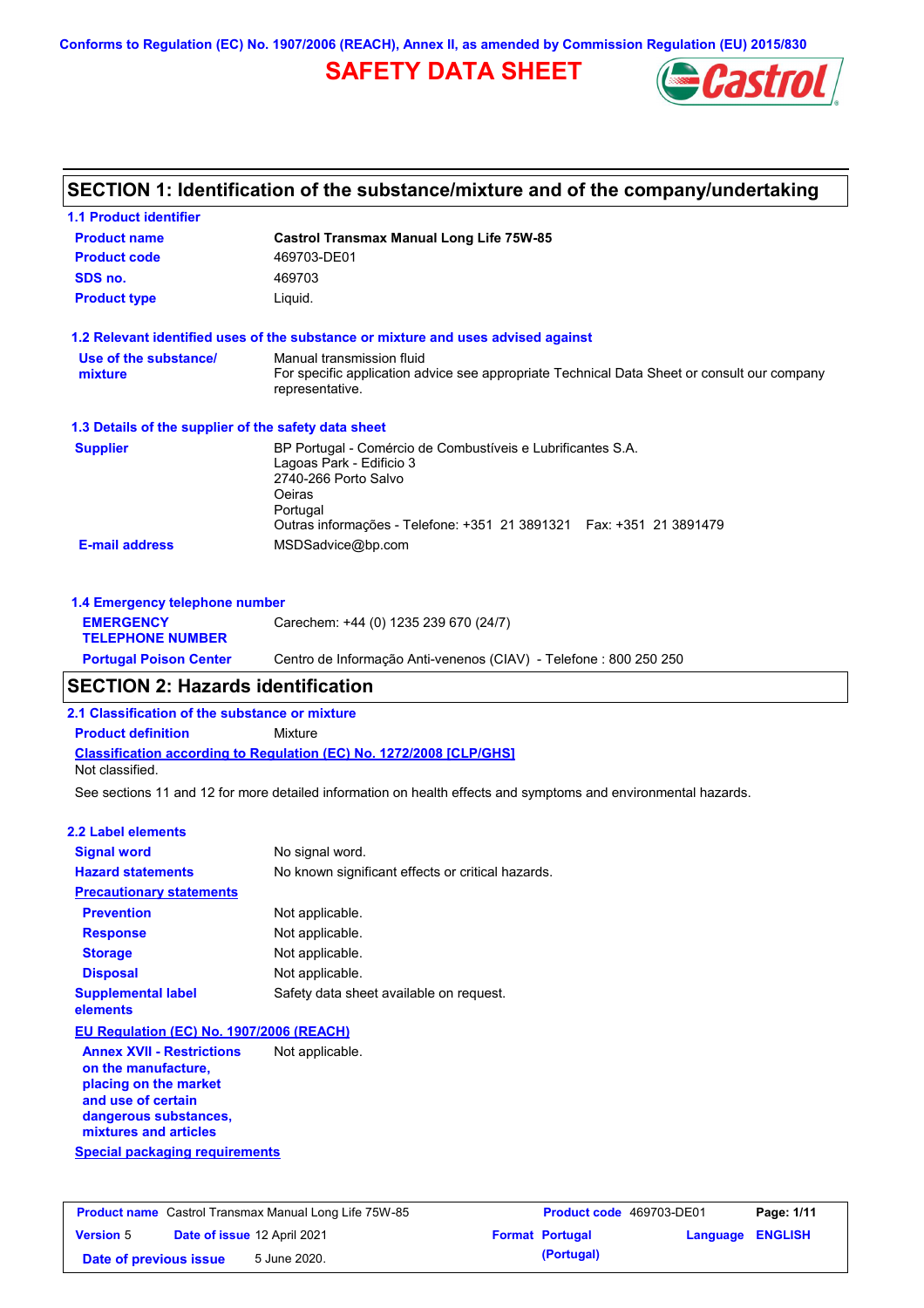# **SECTION 2: Hazards identification**

| <b>Containers to be fitted</b><br>with child-resistant<br>fastenings                                                     | Not applicable.                                                                                               |
|--------------------------------------------------------------------------------------------------------------------------|---------------------------------------------------------------------------------------------------------------|
| <b>Tactile warning of danger</b>                                                                                         | Not applicable.                                                                                               |
| 2.3 Other hazards                                                                                                        |                                                                                                               |
| <b>Results of PBT and vPvB</b><br>assessment                                                                             | Product does not meet the criteria for PBT or vPvB according to Regulation (EC) No. 1907/2006,<br>Annex XIII. |
| <b>Product meets the criteria</b><br>for PBT or vPvB according<br>to Regulation (EC) No.<br><b>1907/2006, Annex XIII</b> | This mixture does not contain any substances that are assessed to be a PBT or a vPvB.                         |
| Other hazards which do<br>not result in classification                                                                   | Defatting to the skin.                                                                                        |

## **SECTION 3: Composition/information on ingredients**

### **3.2 Mixtures**

Mixture **Product definition**

Synthetic base stock. Proprietary performance additives.

| <b>Product/ingredient</b><br>name                             | <b>Identifiers</b>                                                                   | $\frac{9}{6}$ | <b>Regulation (EC) No.</b><br>1272/2008 [CLP] | <b>Type</b> |
|---------------------------------------------------------------|--------------------------------------------------------------------------------------|---------------|-----------------------------------------------|-------------|
| 1-Decene, homopolymer,<br>hydrogenated                        | REACH #: 01-2119486452-34 ≥25 - ≤50<br>EC: 500-183-1<br>CAS: 68037-01-4              |               | Asp. Tox. 1, H304                             | $[1]$       |
| Dec-1-ene, trimers, hydrogenated                              | REACH #: 01-2119493949-12 ≥25 - ≤50<br>EC: 500-393-3<br>CAS: 157707-86-3             |               | Asp. Tox. 1, H304                             | $[1]$       |
| Dec-1-ene, dimers, hydrogenated                               | REACH #: 01-2119493069-28<br>$EC: 500-228-5$<br>CAS: 68649-11-6                      | ≥10 - ≤25     | Acute Tox. 4, H332<br>Asp. Tox. 1, H304       | $[1]$       |
| Distillates (petroleum), hydrotreated<br>heavy paraffinic     | REACH #: 01-2119484627-25<br>EC: 265-157-1<br>CAS: 64742-54-7<br>Index: 649-467-00-8 | -≤3           | Not classified.                               | $[2]$       |
| Distillates (petroleum), solvent-<br>dewaxed heavy paraffinic | REACH #: 01-2119471299-27<br>EC: 265-169-7<br>CAS: 64742-65-0<br>Index: 649-474-00-6 | - ≤3          | Asp. Tox. 1, H304                             | [1] [2]     |

### **See Section 16 for the full text of the H statements declared above.**

### **Type**

[1] Substance classified with a health or environmental hazard

[2] Substance with a workplace exposure limit

[3] Substance meets the criteria for PBT according to Regulation (EC) No. 1907/2006, Annex XIII

[4] Substance meets the criteria for vPvB according to Regulation (EC) No. 1907/2006, Annex XIII

[5] Substance of equivalent concern

[6] Additional disclosure due to company policy

Occupational exposure limits, if available, are listed in Section 8.

## **SECTION 4: First aid measures**

### **4.1 Description of first aid measures**

| <b>Eye contact</b>  | In case of contact, immediately flush eyes with plenty of water for at least 15 minutes. Eyelids<br>should be held away from the eyeball to ensure thorough rinsing. Check for and remove any<br>contact lenses. Get medical attention.           |
|---------------------|---------------------------------------------------------------------------------------------------------------------------------------------------------------------------------------------------------------------------------------------------|
| <b>Skin contact</b> | Wash skin thoroughly with soap and water or use recognised skin cleanser. Remove<br>contaminated clothing and shoes. Wash clothing before reuse. Clean shoes thoroughly before<br>reuse. Get medical attention if irritation develops.            |
| <b>Inhalation</b>   | Finhaled, remove to fresh air. In case of inhalation of decomposition products in a fire,<br>symptoms may be delayed. The exposed person may need to be kept under medical<br>surveillance for 48 hours. Get medical attention if symptoms occur. |

|                        | <b>Product name</b> Castrol Transmax Manual Long Life 75W-85 | Product code 469703-DE01 |                         | Page: 2/11 |
|------------------------|--------------------------------------------------------------|--------------------------|-------------------------|------------|
| <b>Version 5</b>       | <b>Date of issue 12 April 2021</b>                           | <b>Format Portugal</b>   | <b>Language ENGLISH</b> |            |
| Date of previous issue | 5 June 2020.                                                 | (Portugal)               |                         |            |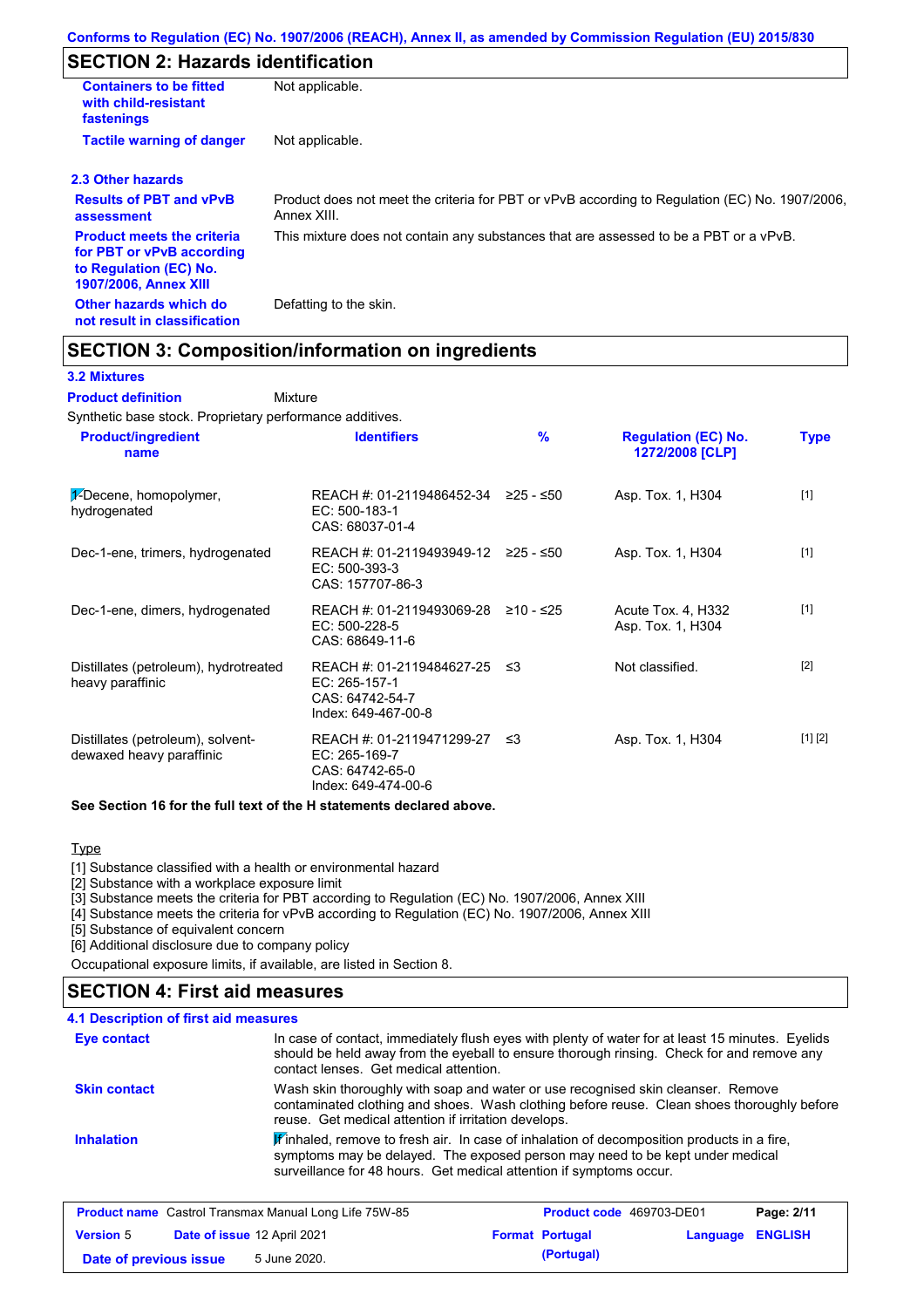## **Conforms to Regulation (EC) No. 1907/2006 (REACH), Annex II, as amended by Commission Regulation (EU) 2015/830**

# **SECTION 4: First aid measures**

| <b>Ingestion</b>                      | Do not induce vomiting unless directed to do so by medical personnel. Get medical attention if<br>symptoms occur.          |  |  |
|---------------------------------------|----------------------------------------------------------------------------------------------------------------------------|--|--|
| <b>Protection of first-aiders</b>     | No action shall be taken involving any personal risk or without suitable training.                                         |  |  |
|                                       | 4.2 Most important symptoms and effects, both acute and delayed                                                            |  |  |
|                                       | See Section 11 for more detailed information on health effects and symptoms.                                               |  |  |
| <b>Potential acute health effects</b> |                                                                                                                            |  |  |
| <b>Inhalation</b>                     | <b>Exposure to decomposition products may cause a health hazard. Serious effects may be</b><br>delayed following exposure. |  |  |
| <b>Ingestion</b>                      | No known significant effects or critical hazards.                                                                          |  |  |
| <b>Skin contact</b>                   | Defatting to the skin. May cause skin dryness and irritation.                                                              |  |  |
| Eye contact                           | No known significant effects or critical hazards.                                                                          |  |  |
|                                       | Delayed and immediate effects as well as chronic effects from short and long-term exposure                                 |  |  |
| <b>Inhalation</b>                     | Overexposure to the inhalation of airborne droplets or aerosols may cause irritation of the<br>respiratory tract.          |  |  |
| <b>Ingestion</b>                      | Ingestion of large quantities may cause nausea and diarrhoea.                                                              |  |  |
| <b>Skin contact</b>                   | Prolonged or repeated contact can defat the skin and lead to irritation and/or dermatitis.                                 |  |  |
| Eye contact                           | Potential risk of transient stinging or redness if accidental eye contact occurs.                                          |  |  |

## **4.3 Indication of any immediate medical attention and special treatment needed**

| Notes to physician | Treatment should in general be symptomatic and directed to relieving any effects.   |
|--------------------|-------------------------------------------------------------------------------------|
|                    | In case of inhalation of decomposition products in a fire, symptoms may be delayed. |
|                    | The exposed person may need to be kept under medical surveillance for 48 hours.     |

# **SECTION 5: Firefighting measures**

| 5.1 Extinguishing media                                                                                                                                                                                           |                                                                                                                                                                                                                                                                                                                                                                   |  |  |  |
|-------------------------------------------------------------------------------------------------------------------------------------------------------------------------------------------------------------------|-------------------------------------------------------------------------------------------------------------------------------------------------------------------------------------------------------------------------------------------------------------------------------------------------------------------------------------------------------------------|--|--|--|
| <b>Suitable extinguishing</b><br>media                                                                                                                                                                            | In case of fire, use foam, dry chemical or carbon dioxide extinguisher or spray.                                                                                                                                                                                                                                                                                  |  |  |  |
| <b>Unsuitable extinguishing</b><br>media                                                                                                                                                                          | Do not use water jet. The use of a water jet may cause the fire to spread by splashing the<br>burning product.                                                                                                                                                                                                                                                    |  |  |  |
| 5.2 Special hazards arising from the substance or mixture                                                                                                                                                         |                                                                                                                                                                                                                                                                                                                                                                   |  |  |  |
| <b>Hazards from the</b><br>substance or mixture                                                                                                                                                                   | In a fire or if heated, a pressure increase will occur and the container may burst.                                                                                                                                                                                                                                                                               |  |  |  |
| Combustion products may include the following:<br><b>Hazardous combustion</b><br>carbon oxides (CO, CO <sub>2</sub> ) (carbon monoxide, carbon dioxide)<br>products<br>nitrogen oxides (NO, NO <sub>2</sub> etc.) |                                                                                                                                                                                                                                                                                                                                                                   |  |  |  |
| <b>5.3 Advice for firefighters</b>                                                                                                                                                                                |                                                                                                                                                                                                                                                                                                                                                                   |  |  |  |
| <b>Special precautions for</b><br>fire-fighters                                                                                                                                                                   | No action shall be taken involving any personal risk or without suitable training. Promptly<br>isolate the scene by removing all persons from the vicinity of the incident if there is a fire.                                                                                                                                                                    |  |  |  |
| <b>Special protective</b><br>equipment for fire-fighters                                                                                                                                                          | Fire-fighters should wear appropriate protective equipment and self-contained breathing<br>apparatus (SCBA) with a full face-piece operated in positive pressure mode. Clothing for fire-<br>fighters (including helmets, protective boots and gloves) conforming to European standard EN<br>469 will provide a basic level of protection for chemical incidents. |  |  |  |

## **SECTION 6: Accidental release measures**

|                                                          | 6.1 Personal precautions, protective equipment and emergency procedures                                                                                                                                                                                                                                                             |
|----------------------------------------------------------|-------------------------------------------------------------------------------------------------------------------------------------------------------------------------------------------------------------------------------------------------------------------------------------------------------------------------------------|
| For non-emergency<br>personnel                           | No action shall be taken involving any personal risk or without suitable training. Evacuate<br>surrounding areas. Keep unnecessary and unprotected personnel from entering. Do not touch<br>or walk through spilt material. Floors may be slippery; use care to avoid falling. Put on<br>appropriate personal protective equipment. |
| For emergency responders                                 | K specialised clothing is required to deal with the spillage, take note of any information in<br>Section 8 on suitable and unsuitable materials. See also the information in "For non-<br>emergency personnel".                                                                                                                     |
| <b>6.2 Environmental</b><br>precautions                  | Avoid dispersal of spilt material and runoff and contact with soil, waterways, drains and sewers.<br>Inform the relevant authorities if the product has caused environmental pollution (sewers,<br>waterways, soil or air).                                                                                                         |
| 6.3 Methods and material for containment and cleaning up |                                                                                                                                                                                                                                                                                                                                     |

|                        |                             | <b>Product name</b> Castrol Transmax Manual Long Life 75W-85 | <b>Product code</b> 469703-DE01 |                         | Page: 3/11 |
|------------------------|-----------------------------|--------------------------------------------------------------|---------------------------------|-------------------------|------------|
| <b>Version 5</b>       | Date of issue 12 April 2021 |                                                              | <b>Format Portugal</b>          | <b>Language ENGLISH</b> |            |
| Date of previous issue |                             | 5 June 2020.                                                 | (Portugal)                      |                         |            |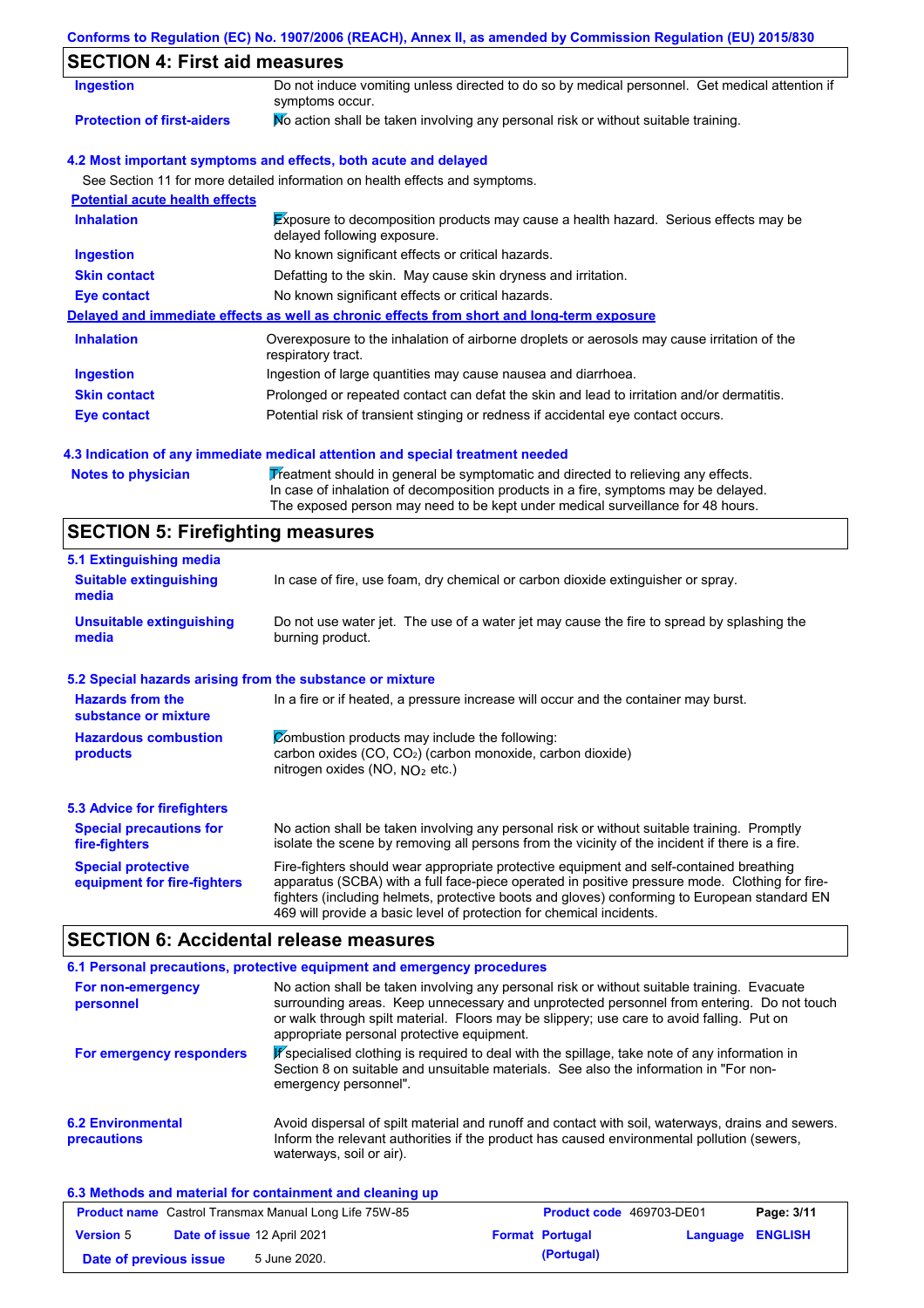## **SECTION 6: Accidental release measures**

| <b>Small spill</b>                        | Stop leak if without risk. Move containers from spill area. Absorb with an inert material and<br>place in an appropriate waste disposal container. Dispose of via a licensed waste disposal<br>contractor.                                                                                                                                                                                     |
|-------------------------------------------|------------------------------------------------------------------------------------------------------------------------------------------------------------------------------------------------------------------------------------------------------------------------------------------------------------------------------------------------------------------------------------------------|
| Large spill                               | Stop leak if without risk. Move containers from spill area. Prevent entry into sewers, water<br>courses, basements or confined areas. Contain and collect spillage with non-combustible,<br>absorbent material e.g. sand, earth, vermiculite or diatomaceous earth and place in container<br>for disposal according to local regulations. Dispose of via a licensed waste disposal contractor. |
| 6.4 Reference to other<br><b>sections</b> | See Section 1 for emergency contact information.<br>See Section 5 for firefighting measures.<br>See Section 8 for information on appropriate personal protective equipment.<br>See Section 12 for environmental precautions.<br>See Section 13 for additional waste treatment information.                                                                                                     |

## **SECTION 7: Handling and storage**

| 7.1 Precautions for safe handling                                                    |                                                                                                                                                                                                                                                                                                                                                                                                                                                                                          |  |  |  |  |  |
|--------------------------------------------------------------------------------------|------------------------------------------------------------------------------------------------------------------------------------------------------------------------------------------------------------------------------------------------------------------------------------------------------------------------------------------------------------------------------------------------------------------------------------------------------------------------------------------|--|--|--|--|--|
| <b>Protective measures</b>                                                           | Put on appropriate personal protective equipment.                                                                                                                                                                                                                                                                                                                                                                                                                                        |  |  |  |  |  |
| <b>Advice on general</b><br>occupational hygiene                                     | Eating, drinking and smoking should be prohibited in areas where this material is handled,<br>stored and processed. Wash thoroughly after handling. Remove contaminated clothing and<br>protective equipment before entering eating areas. See also Section 8 for additional<br>information on hygiene measures.                                                                                                                                                                         |  |  |  |  |  |
| <b>7.2 Conditions for safe</b><br>storage, including any<br><i>incompatibilities</i> | Store in accordance with local regulations. Store in a dry, cool and well-ventilated area, away<br>from incompatible materials (see Section 10). Keep away from heat and direct sunlight. Keep<br>container tightly closed and sealed until ready for use. Containers that have been opened must<br>be carefully resealed and kept upright to prevent leakage. Store and use only in equipment/<br>containers designed for use with this product. Do not store in unlabelled containers. |  |  |  |  |  |
| <b>Not suitable</b>                                                                  | Prolonged exposure to elevated temperature.                                                                                                                                                                                                                                                                                                                                                                                                                                              |  |  |  |  |  |
| 7.3 Specific end use(s)                                                              |                                                                                                                                                                                                                                                                                                                                                                                                                                                                                          |  |  |  |  |  |
| <b>Recommendations</b>                                                               | See section 1.2 and Exposure scenarios in annex, if applicable.                                                                                                                                                                                                                                                                                                                                                                                                                          |  |  |  |  |  |
|                                                                                      | <b>SECTION 8: Exposure controls/personal protection</b>                                                                                                                                                                                                                                                                                                                                                                                                                                  |  |  |  |  |  |
| <b>8.1 Control parameters</b>                                                        |                                                                                                                                                                                                                                                                                                                                                                                                                                                                                          |  |  |  |  |  |

#### **Product/ingredient name Exposure limit values Recommended monitoring procedures** If this product contains ingredients with exposure limits, personal, workplace atmosphere or biological monitoring may be required to determine the effectiveness of the ventilation or other control measures and/or the necessity to use respiratory protective equipment. Reference should be made to monitoring standards, such as the following: European Standard EN 689 (Workplace atmospheres - Guidance for the assessment of exposure by inhalation to chemical agents for comparison with limit values and measurement strategy) European Standard EN 14042 (Workplace atmospheres - Guide for the application and use of procedures for the assessment of exposure to chemical and biological agents) European Standard EN 482 Whilst specific OELs for certain components may be shown in this section, other components may be present in any mist. vapour or dust produced. Therefore, the specific OELs may not be applicable to the product as a whole and are provided for guidance only. **Occupational exposure limits** Distillates (petroleum), hydrotreated heavy paraffinic **Portuguese Institute of Quality (Portugal).** TWA: 5 mg/m<sup>3</sup> 8 hours. Issued/Revised: 10/2003 Form: Inhalable fraction Distillates (petroleum), solvent-dewaxed heavy paraffinic **Portuguese Institute of Quality (Portugal).** TWA: 5 mg/m<sup>3</sup> 8 hours. Issued/Revised: 10/2003 Form: Inhalable fraction

the determination of hazardous substances will also be required.

(Workplace atmospheres - General requirements for the performance of procedures for the measurement of chemical agents) Reference to national guidance documents for methods for

#### **Derived No Effect Level**

No DNELs/DMELs available.

#### **Predicted No Effect Concentration**

No PNECs available

#### **8.2 Exposure controls**

|                        | <b>Product name</b> Castrol Transmax Manual Long Life 75W-85 | <b>Product code</b> 469703-DE01 |                         | Page: 4/11 |
|------------------------|--------------------------------------------------------------|---------------------------------|-------------------------|------------|
| <b>Version 5</b>       | Date of issue 12 April 2021                                  | <b>Format Portugal</b>          | <b>Language ENGLISH</b> |            |
| Date of previous issue | 5 June 2020.                                                 | (Portugal)                      |                         |            |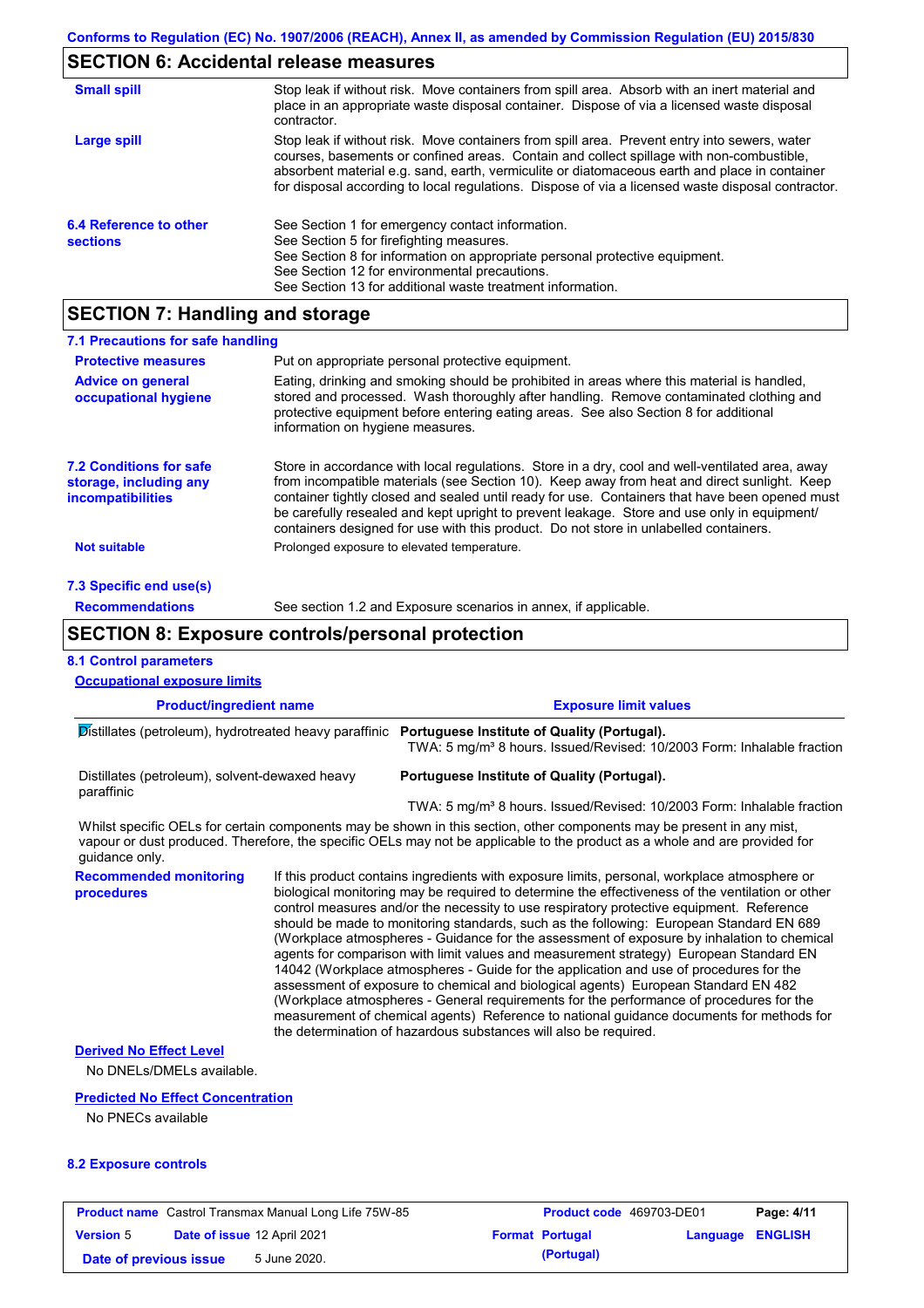# **SECTION 8: Exposure controls/personal protection**

| <b>Appropriate engineering</b><br><b>controls</b> | Provide exhaust ventilation or other engineering controls to keep the relevant airborne<br>concentrations below their respective occupational exposure limits.<br>All activities involving chemicals should be assessed for their risks to health, to ensure<br>exposures are adequately controlled. Personal protective equipment should only be considered<br>after other forms of control measures (e.g. engineering controls) have been suitably evaluated.<br>Personal protective equipment should conform to appropriate standards, be suitable for use, be<br>kept in good condition and properly maintained.<br>Your supplier of personal protective equipment should be consulted for advice on selection and<br>appropriate standards. For further information contact your national organisation for standards.<br>The final choice of protective equipment will depend upon a risk assessment. It is important to<br>ensure that all items of personal protective equipment are compatible. |  |  |  |  |
|---------------------------------------------------|---------------------------------------------------------------------------------------------------------------------------------------------------------------------------------------------------------------------------------------------------------------------------------------------------------------------------------------------------------------------------------------------------------------------------------------------------------------------------------------------------------------------------------------------------------------------------------------------------------------------------------------------------------------------------------------------------------------------------------------------------------------------------------------------------------------------------------------------------------------------------------------------------------------------------------------------------------------------------------------------------------|--|--|--|--|
| <b>Individual protection measures</b>             |                                                                                                                                                                                                                                                                                                                                                                                                                                                                                                                                                                                                                                                                                                                                                                                                                                                                                                                                                                                                         |  |  |  |  |
| <b>Hygiene measures</b>                           | Wash hands, forearms and face thoroughly after handling chemical products, before eating,<br>smoking and using the lavatory and at the end of the working period. Ensure that eyewash<br>stations and safety showers are close to the workstation location.                                                                                                                                                                                                                                                                                                                                                                                                                                                                                                                                                                                                                                                                                                                                             |  |  |  |  |
| <b>Respiratory protection</b>                     | In case of insufficient ventilation, wear suitable respiratory equipment.<br>The correct choice of respiratory protection depends upon the chemicals being handled, the<br>conditions of work and use, and the condition of the respiratory equipment. Safety procedures<br>should be developed for each intended application. Respiratory protection equipment should<br>therefore be chosen in consultation with the supplier/manufacturer and with a full assessment<br>of the working conditions.                                                                                                                                                                                                                                                                                                                                                                                                                                                                                                   |  |  |  |  |
| <b>Eye/face protection</b>                        | Safety glasses with side shields.                                                                                                                                                                                                                                                                                                                                                                                                                                                                                                                                                                                                                                                                                                                                                                                                                                                                                                                                                                       |  |  |  |  |
| <b>Skin protection</b>                            |                                                                                                                                                                                                                                                                                                                                                                                                                                                                                                                                                                                                                                                                                                                                                                                                                                                                                                                                                                                                         |  |  |  |  |
| <b>Hand protection</b>                            | <b>General Information:</b>                                                                                                                                                                                                                                                                                                                                                                                                                                                                                                                                                                                                                                                                                                                                                                                                                                                                                                                                                                             |  |  |  |  |
|                                                   | Because specific work environments and material handling practices vary, safety procedures<br>should be developed for each intended application. The correct choice of protective gloves<br>depends upon the chemicals being handled, and the conditions of work and use. Most gloves<br>provide protection for only a limited time before they must be discarded and replaced (even the<br>best chemically resistant gloves will break down after repeated chemical exposures).                                                                                                                                                                                                                                                                                                                                                                                                                                                                                                                        |  |  |  |  |
|                                                   | Gloves should be chosen in consultation with the supplier / manufacturer and taking account of<br>a full assessment of the working conditions.                                                                                                                                                                                                                                                                                                                                                                                                                                                                                                                                                                                                                                                                                                                                                                                                                                                          |  |  |  |  |
|                                                   | Recommended: Nitrile gloves.<br><b>Breakthrough time:</b>                                                                                                                                                                                                                                                                                                                                                                                                                                                                                                                                                                                                                                                                                                                                                                                                                                                                                                                                               |  |  |  |  |
|                                                   | Breakthrough time data are generated by glove manufacturers under laboratory test conditions<br>and represent how long a glove can be expected to provide effective permeation resistance. It<br>is important when following breakthrough time recommendations that actual workplace<br>conditions are taken into account. Always consult with your glove supplier for up-to-date<br>technical information on breakthrough times for the recommended glove type.<br>Our recommendations on the selection of gloves are as follows:                                                                                                                                                                                                                                                                                                                                                                                                                                                                      |  |  |  |  |
|                                                   | Continuous contact:                                                                                                                                                                                                                                                                                                                                                                                                                                                                                                                                                                                                                                                                                                                                                                                                                                                                                                                                                                                     |  |  |  |  |
|                                                   | Gloves with a minimum breakthrough time of 240 minutes, or >480 minutes if suitable gloves<br>can be obtained.<br>If suitable gloves are not available to offer that level of protection, gloves with shorter<br>breakthrough times may be acceptable as long as appropriate glove maintenance and<br>replacement regimes are determined and adhered to.                                                                                                                                                                                                                                                                                                                                                                                                                                                                                                                                                                                                                                                |  |  |  |  |
|                                                   | Short-term / splash protection:                                                                                                                                                                                                                                                                                                                                                                                                                                                                                                                                                                                                                                                                                                                                                                                                                                                                                                                                                                         |  |  |  |  |
|                                                   | Recommended breakthrough times as above.<br>It is recognised that for short-term, transient exposures, gloves with shorter breakthrough times<br>may commonly be used. Therefore, appropriate maintenance and replacement regimes must<br>be determined and rigorously followed.                                                                                                                                                                                                                                                                                                                                                                                                                                                                                                                                                                                                                                                                                                                        |  |  |  |  |
|                                                   | <b>Glove Thickness:</b>                                                                                                                                                                                                                                                                                                                                                                                                                                                                                                                                                                                                                                                                                                                                                                                                                                                                                                                                                                                 |  |  |  |  |
|                                                   | For general applications, we recommend gloves with a thickness typically greater than 0.35 mm.                                                                                                                                                                                                                                                                                                                                                                                                                                                                                                                                                                                                                                                                                                                                                                                                                                                                                                          |  |  |  |  |
|                                                   | It should be emphasised that glove thickness is not necessarily a good predictor of glove<br>resistance to a specific chemical, as the permeation efficiency of the glove will be dependent<br>on the exact composition of the glove material. Therefore, glove selection should also be based<br>on consideration of the task requirements and knowledge of breakthrough times.<br>Glove thickness may also vary depending on the glove manufacturer, the glove type and the<br>glove model. Therefore, the manufacturers' technical data should always be taken into account<br>to ensure selection of the most appropriate glove for the task.                                                                                                                                                                                                                                                                                                                                                       |  |  |  |  |

|                        | <b>Product name</b> Castrol Transmax Manual Long Life 75W-85 | Product code 469703-DE01 |                  | Page: 5/11 |
|------------------------|--------------------------------------------------------------|--------------------------|------------------|------------|
| <b>Version 5</b>       | <b>Date of issue 12 April 2021</b>                           | <b>Format Portugal</b>   | Language ENGLISH |            |
| Date of previous issue | 5 June 2020.                                                 | (Portugal)               |                  |            |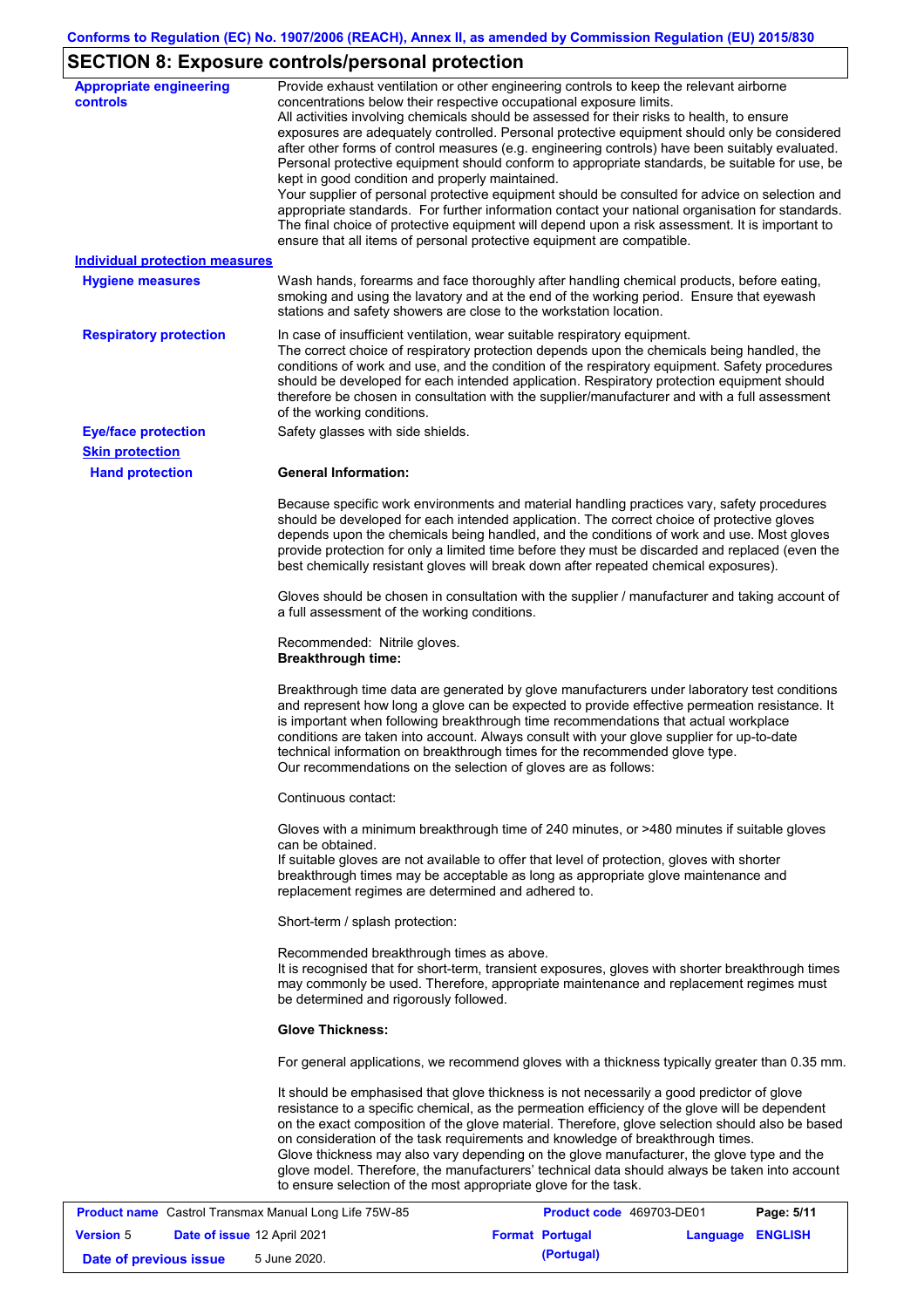# **SECTION 8: Exposure controls/personal protection**

|                                           | Note: Depending on the activity being conducted, gloves of varying thickness may be required<br>for specific tasks. For example:                                                                                                                                                                                                                                                                                                                                                                                                                                                                                                                                                      |
|-------------------------------------------|---------------------------------------------------------------------------------------------------------------------------------------------------------------------------------------------------------------------------------------------------------------------------------------------------------------------------------------------------------------------------------------------------------------------------------------------------------------------------------------------------------------------------------------------------------------------------------------------------------------------------------------------------------------------------------------|
|                                           | • Thinner gloves (down to 0.1 mm or less) may be required where a high degree of manual<br>dexterity is needed. However, these gloves are only likely to give short duration protection and<br>would normally be just for single use applications, then disposed of.                                                                                                                                                                                                                                                                                                                                                                                                                  |
|                                           | • Thicker gloves (up to 3 mm or more) may be required where there is a mechanical (as well<br>as a chemical) risk i.e. where there is abrasion or puncture potential.                                                                                                                                                                                                                                                                                                                                                                                                                                                                                                                 |
| <b>Skin and body</b>                      | Use of protective clothing is good industrial practice.<br>Personal protective equipment for the body should be selected based on the task being<br>performed and the risks involved and should be approved by a specialist before handling this<br>product.<br>Cotton or polyester/cotton overalls will only provide protection against light superficial<br>contamination that will not soak through to the skin. Overalls should be laundered on a regular<br>basis. When the risk of skin exposure is high (e.g. when cleaning up spillages or if there is a<br>risk of splashing) then chemical resistant aprons and/or impervious chemical suits and boots<br>will be required. |
| <b>Refer to standards:</b>                | Respiratory protection: EN 529<br>Gloves: EN 420, EN 374<br>Eye protection: EN 166<br>Filtering half-mask: EN 149<br>Filtering half-mask with valve: EN 405<br>Half-mask: EN 140 plus filter<br>Full-face mask: EN 136 plus filter<br>Particulate filters: EN 143<br>Gas/combined filters: EN 14387                                                                                                                                                                                                                                                                                                                                                                                   |
| <b>Environmental exposure</b><br>controls | Emissions from ventilation or work process equipment should be checked to ensure they<br>comply with the requirements of environmental protection legislation. In some cases, fume<br>scrubbers, filters or engineering modifications to the process equipment will be necessary to<br>reduce emissions to acceptable levels.                                                                                                                                                                                                                                                                                                                                                         |

## **SECTION 9: Physical and chemical properties**

| 9.1 Information on basic physical and chemical properties    |                                                                                                                                       |                        |                          |                |
|--------------------------------------------------------------|---------------------------------------------------------------------------------------------------------------------------------------|------------------------|--------------------------|----------------|
| <b>Appearance</b>                                            |                                                                                                                                       |                        |                          |                |
| <b>Physical state</b>                                        | Liquid.                                                                                                                               |                        |                          |                |
| <b>Colour</b>                                                | Brown.                                                                                                                                |                        |                          |                |
| <b>Odour</b>                                                 | Not available.                                                                                                                        |                        |                          |                |
| <b>Odour threshold</b>                                       | Not available.                                                                                                                        |                        |                          |                |
| pH                                                           | Not applicable.                                                                                                                       |                        |                          |                |
| <b>Melting point/freezing point</b>                          | Not available.                                                                                                                        |                        |                          |                |
| Initial boiling point and boiling<br>range                   | Not available.                                                                                                                        |                        |                          |                |
| <b>Pour point</b>                                            | $-60 °C$                                                                                                                              |                        |                          |                |
| <b>Flash point</b>                                           | Open cup: >200°C (>392°F) [Cleveland.]                                                                                                |                        |                          |                |
| <b>Evaporation rate</b>                                      | Not available.                                                                                                                        |                        |                          |                |
| <b>Flammability (solid, gas)</b>                             | Not available.                                                                                                                        |                        |                          |                |
| <b>Upper/lower flammability or</b><br>explosive limits       | Not available.                                                                                                                        |                        |                          |                |
| <b>Vapour pressure</b>                                       | Not available.                                                                                                                        |                        |                          |                |
| <b>Vapour density</b>                                        | Not available.                                                                                                                        |                        |                          |                |
| <b>Relative density</b>                                      | Not available.                                                                                                                        |                        |                          |                |
| <b>Density</b>                                               | <1000 kg/m <sup>3</sup> (<1 g/cm <sup>3</sup> ) at 15 <sup>°</sup> C                                                                  |                        |                          |                |
| <b>Solubility(ies)</b>                                       | insoluble in water.                                                                                                                   |                        |                          |                |
| <b>Partition coefficient: n-octanol/</b><br>water            | >3                                                                                                                                    |                        |                          |                |
| <b>Auto-ignition temperature</b>                             | Not available.                                                                                                                        |                        |                          |                |
| <b>Decomposition temperature</b>                             | Not available.                                                                                                                        |                        |                          |                |
| <b>Viscosity</b>                                             | Kinematic: 64.6 mm <sup>2</sup> /s (64.6 cSt) at $40^{\circ}$ C<br>Kinematic: 11.5 to 12 mm <sup>2</sup> /s (11.5 to 12 cSt) at 100°C |                        |                          |                |
| <b>Product name</b> Castrol Transmax Manual Long Life 75W-85 |                                                                                                                                       |                        | Product code 469703-DE01 | Page: 6/11     |
| <b>Version 5</b><br>Date of issue 12 April 2021              |                                                                                                                                       | <b>Format Portugal</b> | Language                 | <b>ENGLISH</b> |
| Date of previous issue                                       | 5 June 2020.                                                                                                                          | (Portugal)             |                          |                |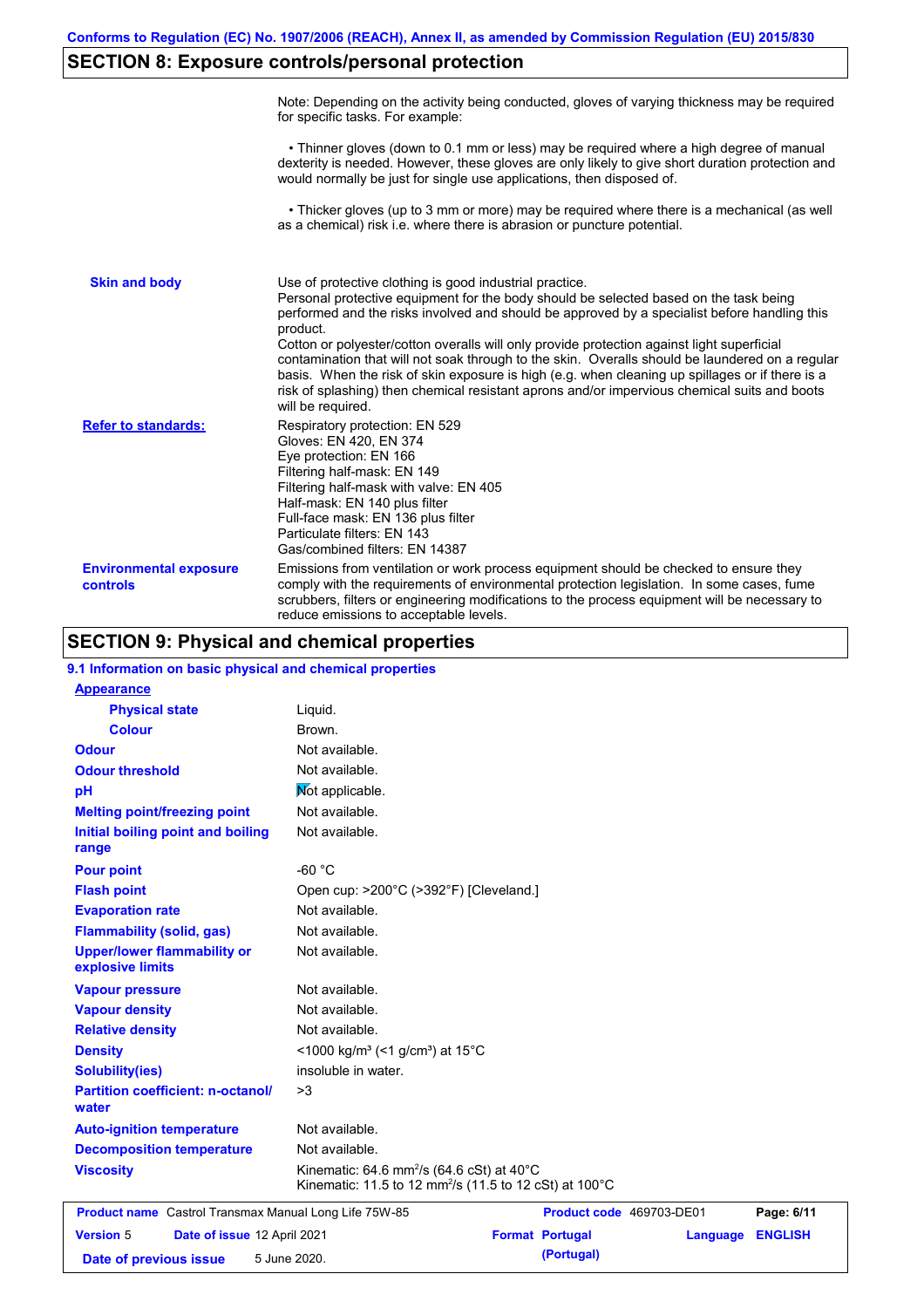# **SECTION 9: Physical and chemical properties**

| <b>Explosive properties</b> | Not available. |
|-----------------------------|----------------|
| <b>Oxidising properties</b> | Not available. |

### **9.2 Other information**

No additional information.

| <b>SECTION 10: Stability and reactivity</b>       |                                                                                                                                                                         |  |  |  |
|---------------------------------------------------|-------------------------------------------------------------------------------------------------------------------------------------------------------------------------|--|--|--|
| <b>10.1 Reactivity</b>                            | No specific test data available for this product. Refer to Conditions to avoid and Incompatible<br>materials for additional information.                                |  |  |  |
| <b>10.2 Chemical stability</b>                    | The product is stable.                                                                                                                                                  |  |  |  |
| <b>10.3 Possibility of</b><br>hazardous reactions | Under normal conditions of storage and use, hazardous reactions will not occur.<br>Under normal conditions of storage and use, hazardous polymerisation will not occur. |  |  |  |
| <b>10.4 Conditions to avoid</b>                   | Avoid all possible sources of ignition (spark or flame).                                                                                                                |  |  |  |
| 10.5 Incompatible materials                       | Reactive or incompatible with the following materials: oxidising materials.                                                                                             |  |  |  |
| <b>10.6 Hazardous</b><br>decomposition products   | Under normal conditions of storage and use, hazardous decomposition products should not be<br>produced.                                                                 |  |  |  |

## **SECTION 11: Toxicological information**

## **11.1 Information on toxicological effects**

### **Acute toxicity estimates**

| <b>Product/ingredient name</b>                                                             |                                                                                                                             | Oral (mg/<br>kg) | <b>Dermal</b><br>(mg/kg) | <b>Inhalation</b><br>(gases)<br>(ppm) | <b>Inhalation</b><br>(vapours)<br>(mg/l) | <b>Inhalation</b><br>(dusts<br>and mists)<br>(mg/l) |  |
|--------------------------------------------------------------------------------------------|-----------------------------------------------------------------------------------------------------------------------------|------------------|--------------------------|---------------------------------------|------------------------------------------|-----------------------------------------------------|--|
| <b>Zastrol Transmax Manual Long Life 75W-85</b><br>(Neuhof) Parent                         |                                                                                                                             | N/A              | N/A                      | N/A                                   | N/A                                      | 15.1                                                |  |
| Dec-1-ene, dimers, hydrogenated                                                            |                                                                                                                             | N/A              | N/A                      | N/A                                   | N/A                                      | 1.5                                                 |  |
| <b>Information on likely</b><br>routes of exposure                                         | Routes of entry anticipated: Dermal, Inhalation.                                                                            |                  |                          |                                       |                                          |                                                     |  |
| <b>Potential acute health effects</b>                                                      |                                                                                                                             |                  |                          |                                       |                                          |                                                     |  |
| <b>Inhalation</b>                                                                          | Exposure to decomposition products may cause a health hazard. Serious effects may be<br>delayed following exposure.         |                  |                          |                                       |                                          |                                                     |  |
| <b>Ingestion</b>                                                                           | No known significant effects or critical hazards.                                                                           |                  |                          |                                       |                                          |                                                     |  |
| <b>Skin contact</b>                                                                        | Defatting to the skin. May cause skin dryness and irritation.                                                               |                  |                          |                                       |                                          |                                                     |  |
| <b>Eye contact</b>                                                                         | No known significant effects or critical hazards.                                                                           |                  |                          |                                       |                                          |                                                     |  |
| Symptoms related to the physical, chemical and toxicological characteristics               |                                                                                                                             |                  |                          |                                       |                                          |                                                     |  |
| <b>Inhalation</b>                                                                          | May be harmful by inhalation if exposure to vapour, mists or fumes resulting from thermal<br>decomposition products occurs. |                  |                          |                                       |                                          |                                                     |  |
| <b>Ingestion</b>                                                                           | No specific data.                                                                                                           |                  |                          |                                       |                                          |                                                     |  |
| <b>Skin contact</b>                                                                        | Adverse symptoms may include the following:<br>irritation<br>dryness<br>cracking                                            |                  |                          |                                       |                                          |                                                     |  |
| Eye contact                                                                                | No specific data.                                                                                                           |                  |                          |                                       |                                          |                                                     |  |
| Delayed and immediate effects as well as chronic effects from short and long-term exposure |                                                                                                                             |                  |                          |                                       |                                          |                                                     |  |
| <b>Inhalation</b>                                                                          | Overexposure to the inhalation of airborne droplets or aerosols may cause irritation of the<br>respiratory tract.           |                  |                          |                                       |                                          |                                                     |  |
| <b>Ingestion</b>                                                                           | Ingestion of large quantities may cause nausea and diarrhoea.                                                               |                  |                          |                                       |                                          |                                                     |  |
| <b>Skin contact</b>                                                                        | Prolonged or repeated contact can defat the skin and lead to irritation and/or dermatitis.                                  |                  |                          |                                       |                                          |                                                     |  |
| <b>Eye contact</b>                                                                         | Potential risk of transient stinging or redness if accidental eye contact occurs.                                           |                  |                          |                                       |                                          |                                                     |  |
| <b>Potential chronic health effects</b>                                                    |                                                                                                                             |                  |                          |                                       |                                          |                                                     |  |
| General                                                                                    | No known significant effects or critical hazards.                                                                           |                  |                          |                                       |                                          |                                                     |  |
| No known significant effects or critical hazards.<br><b>Carcinogenicity</b>                |                                                                                                                             |                  |                          |                                       |                                          |                                                     |  |
| <b>Mutagenicity</b>                                                                        | No known significant effects or critical hazards.                                                                           |                  |                          |                                       |                                          |                                                     |  |
| Product name Castrol Transmax Manual Long Life 75W-85                                      |                                                                                                                             |                  |                          | Product code 469703-DE01              |                                          | Page: 7/11                                          |  |
| <b>Version 5</b><br>Date of issue 12 April 2021                                            |                                                                                                                             |                  | <b>Format Portugal</b>   |                                       |                                          | <b>ENGLISH</b><br>Language                          |  |
| Date of previous issue                                                                     | 5 June 2020.                                                                                                                |                  |                          | (Portugal)                            |                                          |                                                     |  |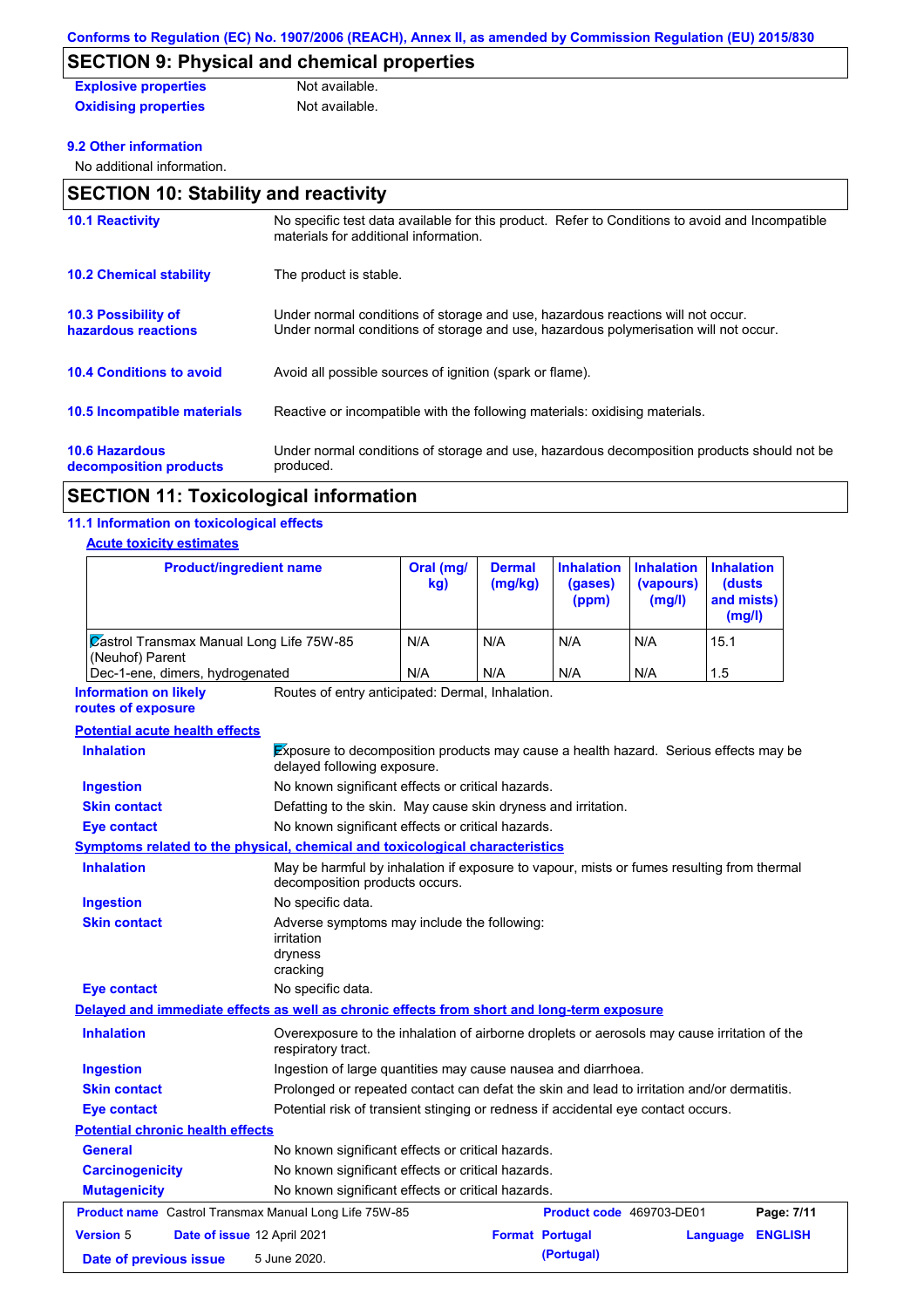## **SECTION 11: Toxicological information**

**Developmental effects** No known significant effects or critical hazards.

**Fertility effects** No known significant effects or critical hazards.

## **SECTION 12: Ecological information**

## **12.1 Toxicity**

**Environmental hazards** Not classified as dangerous

#### **12.2 Persistence and degradability**

Not expected to be rapidly degradable.

#### **12.3 Bioaccumulative potential**

This product is not expected to bioaccumulate through food chains in the environment.

| <b>12.4 Mobility in soil</b>                            |                                                                      |
|---------------------------------------------------------|----------------------------------------------------------------------|
| <b>Soil/water partition</b><br><b>coefficient (Koc)</b> | Not available.                                                       |
| <b>Mobility</b>                                         | Spillages may penetrate the soil causing ground water contamination. |

### **12.5 Results of PBT and vPvB assessment**

Product does not meet the criteria for PBT or vPvB according to Regulation (EC) No. 1907/2006, Annex XIII.

| <b>SECTION 13: Disposal considerations</b> |                                                                                                                           |
|--------------------------------------------|---------------------------------------------------------------------------------------------------------------------------|
| <b>Other ecological information</b>        | Spills may form a film on water surfaces causing physical damage to organisms. Oxygen<br>transfer could also be impaired. |
| 12.6 Other adverse effects                 |                                                                                                                           |

### **13.1 Waste treatment methods**

#### **Product**

**Hazardous waste** Yes. Where possible, arrange for product to be recycled. Dispose of via an authorised person/ licensed waste disposal contractor in accordance with local regulations.

### **European waste catalogue (EWC)**

| <b>Waste code</b> | <b>Waste designation</b>                |
|-------------------|-----------------------------------------|
| $130208*$         | other engine, gear and lubricating oils |

However, deviation from the intended use and/or the presence of any potential contaminants may require an alternative waste disposal code to be assigned by the end user.

| <b>Packaging</b>           |                                                                                                                                                                                                                                         |
|----------------------------|-----------------------------------------------------------------------------------------------------------------------------------------------------------------------------------------------------------------------------------------|
| <b>Methods of disposal</b> | Where possible, arrange for product to be recycled. Dispose of via an authorised person/<br>licensed waste disposal contractor in accordance with local regulations.                                                                    |
| <b>Special precautions</b> | This material and its container must be disposed of in a safe way. Empty containers or liners<br>may retain some product residues. Avoid dispersal of spilt material and runoff and contact with<br>soil, waterways, drains and sewers. |
| <b>References</b>          | Commission 2014/955/EU<br>Directive 2008/98/EC                                                                                                                                                                                          |

# **SECTION 14: Transport information**

|                                            | <b>ADR/RID</b>                                               | <b>ADN</b>     | <b>IMDG</b>                          | <b>IATA</b>                       |
|--------------------------------------------|--------------------------------------------------------------|----------------|--------------------------------------|-----------------------------------|
| 14.1 UN number                             | Not regulated.                                               | Not regulated. | Not regulated.                       | Not regulated.                    |
| 14.2 UN proper<br>shipping name            |                                                              |                |                                      |                                   |
| <b>14.3 Transport</b><br>hazard class(es)  |                                                              |                |                                      |                                   |
| 14.4 Packing<br>group                      |                                                              | $\overline{a}$ |                                      |                                   |
|                                            | <b>Product name</b> Castrol Transmax Manual Long Life 75W-85 |                | Product code 469703-DE01             | Page: 8/11                        |
| <b>Version 5</b><br>Date of previous issue | Date of issue 12 April 2021<br>5 June 2020.                  |                | <b>Format Portugal</b><br>(Portugal) | <b>ENGLISH</b><br><b>Language</b> |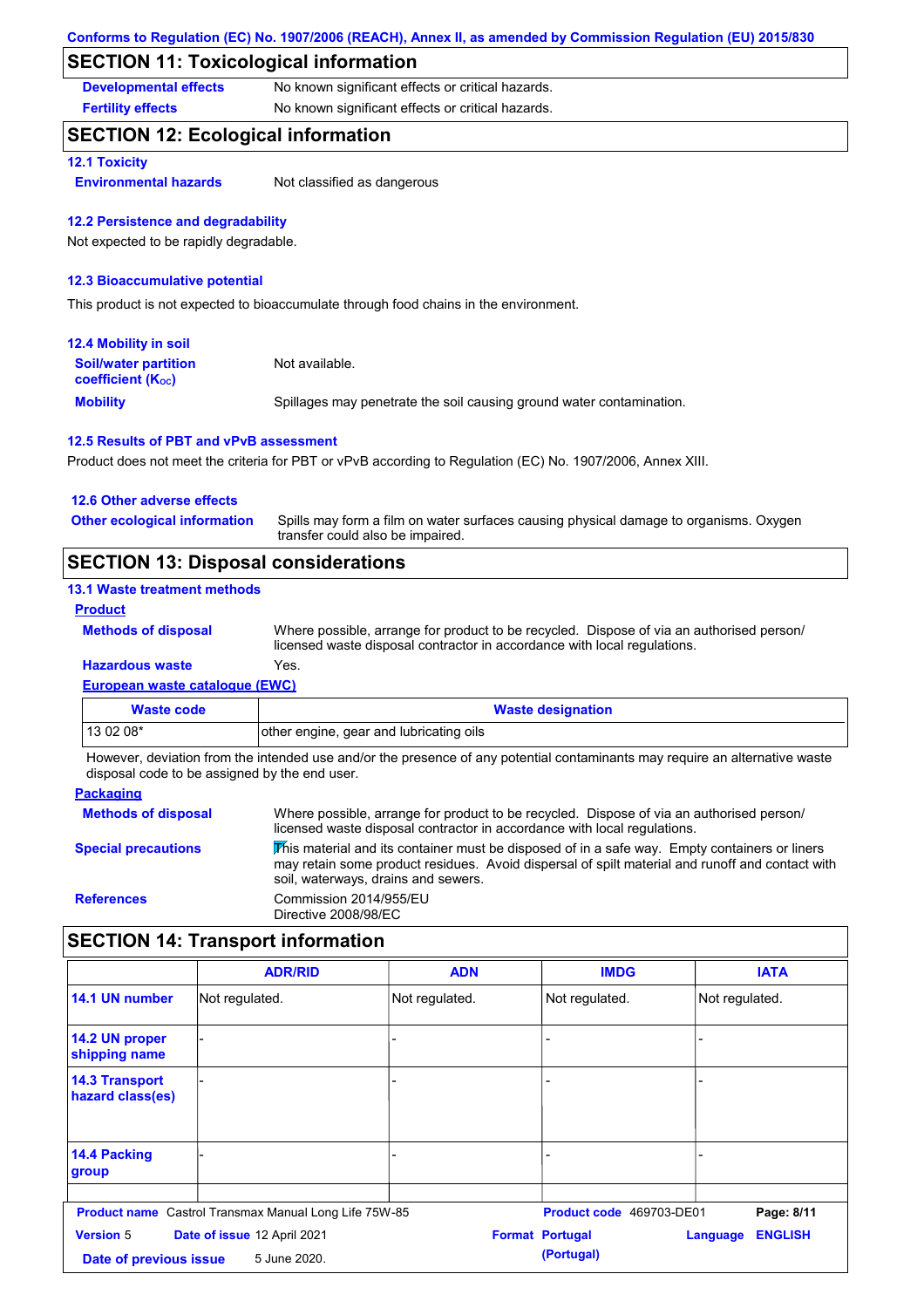### **Conforms to Regulation (EC) No. 1907/2006 (REACH), Annex II, as amended by Commission Regulation (EU) 2015/830**

## **SECTION 14: Transport information**

| 14.5<br><b>Environmental</b><br>hazards | INO. | INo. | INo. | INo. |
|-----------------------------------------|------|------|------|------|
| <b>Additional</b><br>information        |      |      |      |      |

**14.6 Special precautions for user** Not available.

#### **14.7 Transport in bulk according to IMO instruments** Not available.

## **SECTION 15: Regulatory information**

**15.1 Safety, health and environmental regulations/legislation specific for the substance or mixture EU Regulation (EC) No. 1907/2006 (REACH)**

#### **Annex XIV - List of substances subject to authorisation**

### **Annex XIV**

None of the components are listed.

**Substances of very high concern**

None of the components are listed.

#### **EU Regulation (EC) No. 1907/2006 (REACH)**

**Other regulations REACH Status** The company, as identified in Section 1, sells this product in the EU in compliance with the current requirements of REACH. All components are listed or exempted. All components are listed or exempted. All components are listed or exempted. At least one component is not listed. All components are active or exempted. All components are listed or exempted. All components are listed or exempted. **United States inventory (TSCA 8b) Australia inventory (AICS) Canada inventory China inventory (IECSC) Japan inventory (ENCS) Korea inventory (KECI) Philippines inventory (PICCS) Taiwan Chemical Substances Inventory (TCSI)** All components are listed or exempted. **Ozone depleting substances (1005/2009/EU)** Not listed. **Prior Informed Consent (PIC) (649/2012/EU)** Not listed. **Annex XVII - Restrictions on the manufacture, placing on the market and use of certain dangerous substances, mixtures and articles** Not applicable.

### **EU - Water framework directive - Priority substances**

None of the components are listed.

### **Seveso Directive**

This product is not controlled under the Seveso Directive.

| <b>15.2 Chemical safety</b> |  |
|-----------------------------|--|
| assessment                  |  |

A Chemical Safety Assessment has been carried out for one or more of the substances within this mixture. A Chemical Safety Assessment has not been carried out for the mixture itself.

| <b>Product name</b> Castrol Transmax Manual Long Life 75W-85 |  | <b>Product code</b> 469703-DE01 | Page: 9/11 |                        |                         |  |
|--------------------------------------------------------------|--|---------------------------------|------------|------------------------|-------------------------|--|
| <b>Version 5</b>                                             |  | Date of issue 12 April 2021     |            | <b>Format Portugal</b> | <b>Language ENGLISH</b> |  |
| Date of previous issue                                       |  | 5 June 2020.                    |            | (Portugal)             |                         |  |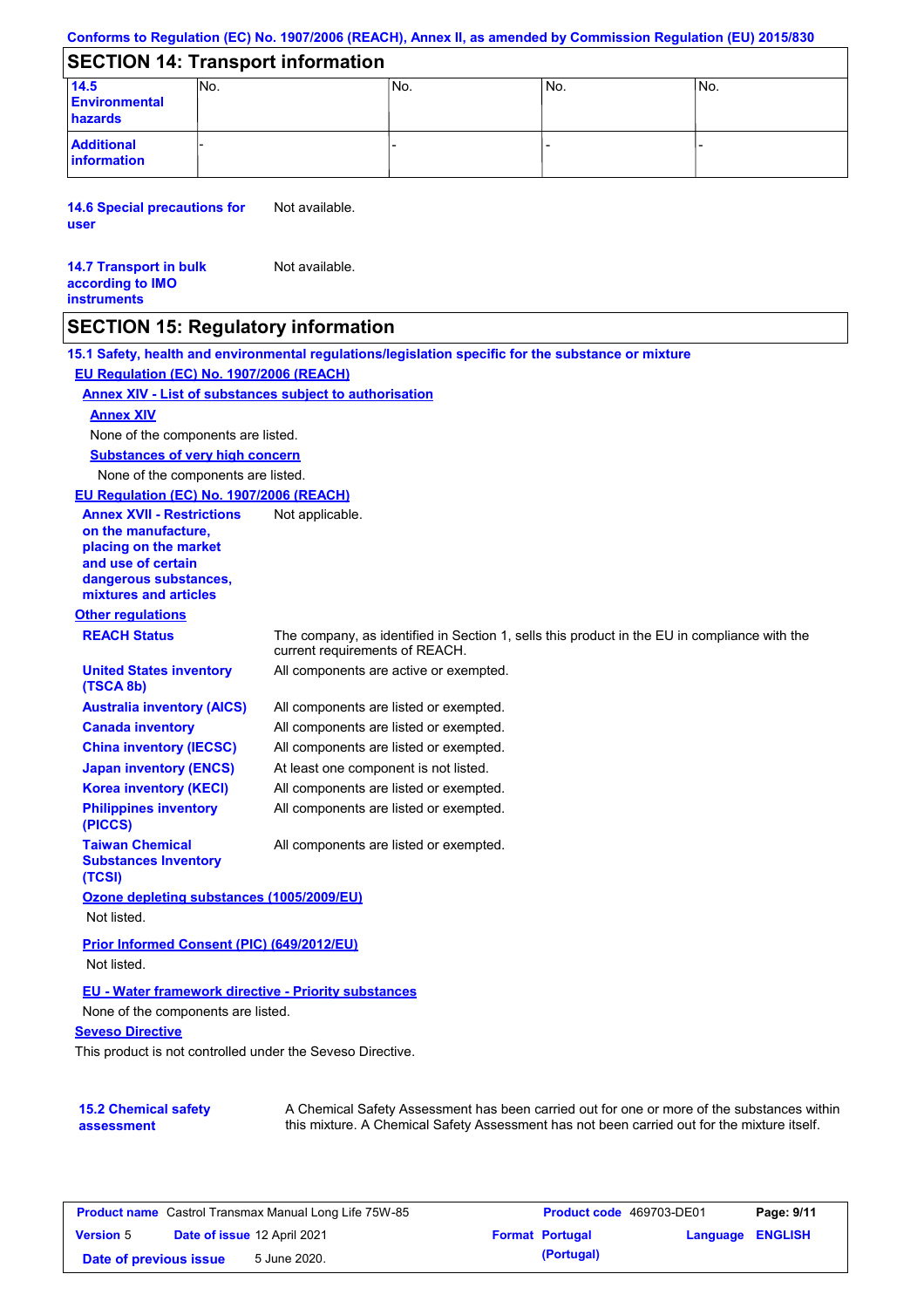# **SECTION 16: Other information**

| <b>Abbreviations and acronyms</b> | ADN = European Provisions concerning the International Carriage of Dangerous Goods by                                                                              |
|-----------------------------------|--------------------------------------------------------------------------------------------------------------------------------------------------------------------|
|                                   | Inland Waterway<br>ADR = The European Agreement concerning the International Carriage of Dangerous Goods by                                                        |
|                                   | Road                                                                                                                                                               |
|                                   | ATE = Acute Toxicity Estimate                                                                                                                                      |
|                                   | BCF = Bioconcentration Factor                                                                                                                                      |
|                                   | CAS = Chemical Abstracts Service                                                                                                                                   |
|                                   | CLP = Classification, Labelling and Packaging Regulation [Regulation (EC) No. 1272/2008]                                                                           |
|                                   | CSA = Chemical Safety Assessment                                                                                                                                   |
|                                   | CSR = Chemical Safety Report                                                                                                                                       |
|                                   | DMEL = Derived Minimal Effect Level                                                                                                                                |
|                                   | DNEL = Derived No Effect Level                                                                                                                                     |
|                                   | EINECS = European Inventory of Existing Commercial chemical Substances                                                                                             |
|                                   | ES = Exposure Scenario                                                                                                                                             |
|                                   | EUH statement = CLP-specific Hazard statement                                                                                                                      |
|                                   | EWC = European Waste Catalogue                                                                                                                                     |
|                                   | GHS = Globally Harmonized System of Classification and Labelling of Chemicals                                                                                      |
|                                   | IATA = International Air Transport Association                                                                                                                     |
|                                   | IBC = Intermediate Bulk Container                                                                                                                                  |
|                                   | IMDG = International Maritime Dangerous Goods                                                                                                                      |
|                                   | LogPow = logarithm of the octanol/water partition coefficient                                                                                                      |
|                                   | MARPOL = International Convention for the Prevention of Pollution From Ships, 1973 as                                                                              |
|                                   | modified by the Protocol of 1978. ("Marpol" = marine pollution)                                                                                                    |
|                                   | OECD = Organisation for Economic Co-operation and Development                                                                                                      |
|                                   | PBT = Persistent, Bioaccumulative and Toxic                                                                                                                        |
|                                   | <b>PNEC = Predicted No Effect Concentration</b>                                                                                                                    |
|                                   | REACH = Registration, Evaluation, Authorisation and Restriction of Chemicals Regulation                                                                            |
|                                   | [Regulation (EC) No. 1907/2006]                                                                                                                                    |
|                                   | RID = The Regulations concerning the International Carriage of Dangerous Goods by Rail                                                                             |
|                                   | RRN = REACH Registration Number                                                                                                                                    |
|                                   | SADT = Self-Accelerating Decomposition Temperature                                                                                                                 |
|                                   | SVHC = Substances of Very High Concern                                                                                                                             |
|                                   | STOT-RE = Specific Target Organ Toxicity - Repeated Exposure                                                                                                       |
|                                   | STOT-SE = Specific Target Organ Toxicity - Single Exposure                                                                                                         |
|                                   | TWA = Time weighted average                                                                                                                                        |
|                                   | $UN = United Nations$                                                                                                                                              |
|                                   | UVCB = Complex hydrocarbon substance                                                                                                                               |
|                                   | VOC = Volatile Organic Compound                                                                                                                                    |
|                                   | vPvB = Very Persistent and Very Bioaccumulative                                                                                                                    |
|                                   | Varies = may contain one or more of the following $64741-88-4$ / RRN 01-2119488706-23,                                                                             |
|                                   | 64741-89-5 / RRN 01-2119487067-30, 64741-95-3 / RRN 01-2119487081-40, 64741-96-4/ RRN                                                                              |
|                                   | 01-2119483621-38, 64742-01-4 / RRN 01-2119488707-21, 64742-44-5 / RRN                                                                                              |
|                                   | 01-2119985177-24, 64742-45-6, 64742-52-5 / RRN 01-2119467170-45, 64742-53-6 / RRN                                                                                  |
|                                   | 01-2119480375-34, 64742-54-7 / RRN 01-2119484627-25, 64742-55-8 / RRN                                                                                              |
|                                   | 01-2119487077-29, 64742-56-9 / RRN 01-2119480132-48, 64742-57-0 / RRN                                                                                              |
|                                   | 01-2119489287-22, 64742-58-1, 64742-62-7 / RRN 01-2119480472-38, 64742-63-8,<br>64742-65-0 / RRN 01-2119471299-27, 64742-70-7 / RRN 01-2119487080-42, 72623-85-9 / |
|                                   | RRN 01-2119555262-43, 72623-86-0 / RRN 01-2119474878-16, 72623-87-1 / RRN                                                                                          |
|                                   | 01-2119474889-13                                                                                                                                                   |
|                                   |                                                                                                                                                                    |

**Procedure used to derive the classification according to Regulation (EC) No. 1272/2008 [CLP/GHS]**

| <b>Classification</b>                                                             |                                    | <b>Justification</b> |                                                                             |  |
|-----------------------------------------------------------------------------------|------------------------------------|----------------------|-----------------------------------------------------------------------------|--|
| Not classified.                                                                   |                                    |                      |                                                                             |  |
| <b>Full text of abbreviated H</b><br><b>statements</b>                            | H <sub>304</sub><br>H332           |                      | May be fatal if swallowed and enters airways.<br>Harmful if inhaled.        |  |
| <b>Full text of classifications</b><br><b>[CLP/GHS]</b>                           | <b>Acute Tox. 4</b><br>Asp. Tox. 1 |                      | <b>ACUTE TOXICITY - Category 4</b><br><b>ASPIRATION HAZARD - Category 1</b> |  |
| <b>History</b>                                                                    |                                    |                      |                                                                             |  |
| Date of issue/ Date of<br>revision                                                | 12/04/2021                         |                      |                                                                             |  |
| Date of previous issue                                                            | 05/06/2020.                        |                      |                                                                             |  |
| <b>Prepared by</b>                                                                | <b>Product Stewardship</b>         |                      |                                                                             |  |
| $\mathbb Z$ Indicatos information that has changed from proviously issued version |                                    |                      |                                                                             |  |

**Indicates information that has changed from previously issued version.**

### **Notice to reader**

| <b>Product name</b> Castrol Transmax Manual Long Life 75W-85 |  | <b>Product code</b> 469703-DE01    |  | Page: 10/11            |                  |  |
|--------------------------------------------------------------|--|------------------------------------|--|------------------------|------------------|--|
| <b>Version 5</b>                                             |  | <b>Date of issue 12 April 2021</b> |  | <b>Format Portugal</b> | Language ENGLISH |  |
| Date of previous issue                                       |  | 5 June 2020.                       |  | (Portugal)             |                  |  |